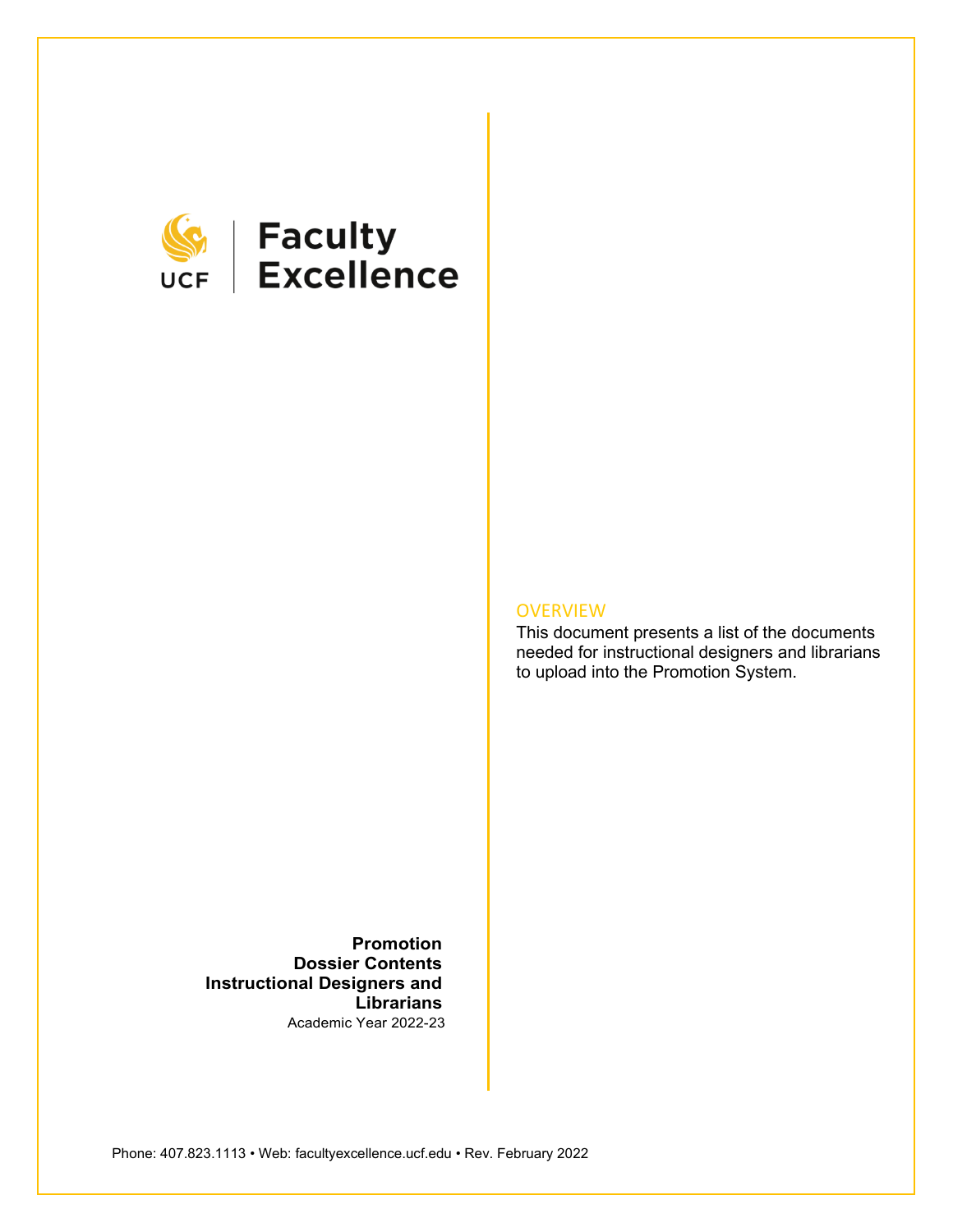# Contents

| 1. |  |  |  |  |
|----|--|--|--|--|
| 2. |  |  |  |  |
| 3. |  |  |  |  |
| 4. |  |  |  |  |
| 5. |  |  |  |  |
| 6. |  |  |  |  |
| 7. |  |  |  |  |
| 8. |  |  |  |  |
| 9. |  |  |  |  |
|    |  |  |  |  |
|    |  |  |  |  |
|    |  |  |  |  |
|    |  |  |  |  |
|    |  |  |  |  |
|    |  |  |  |  |
|    |  |  |  |  |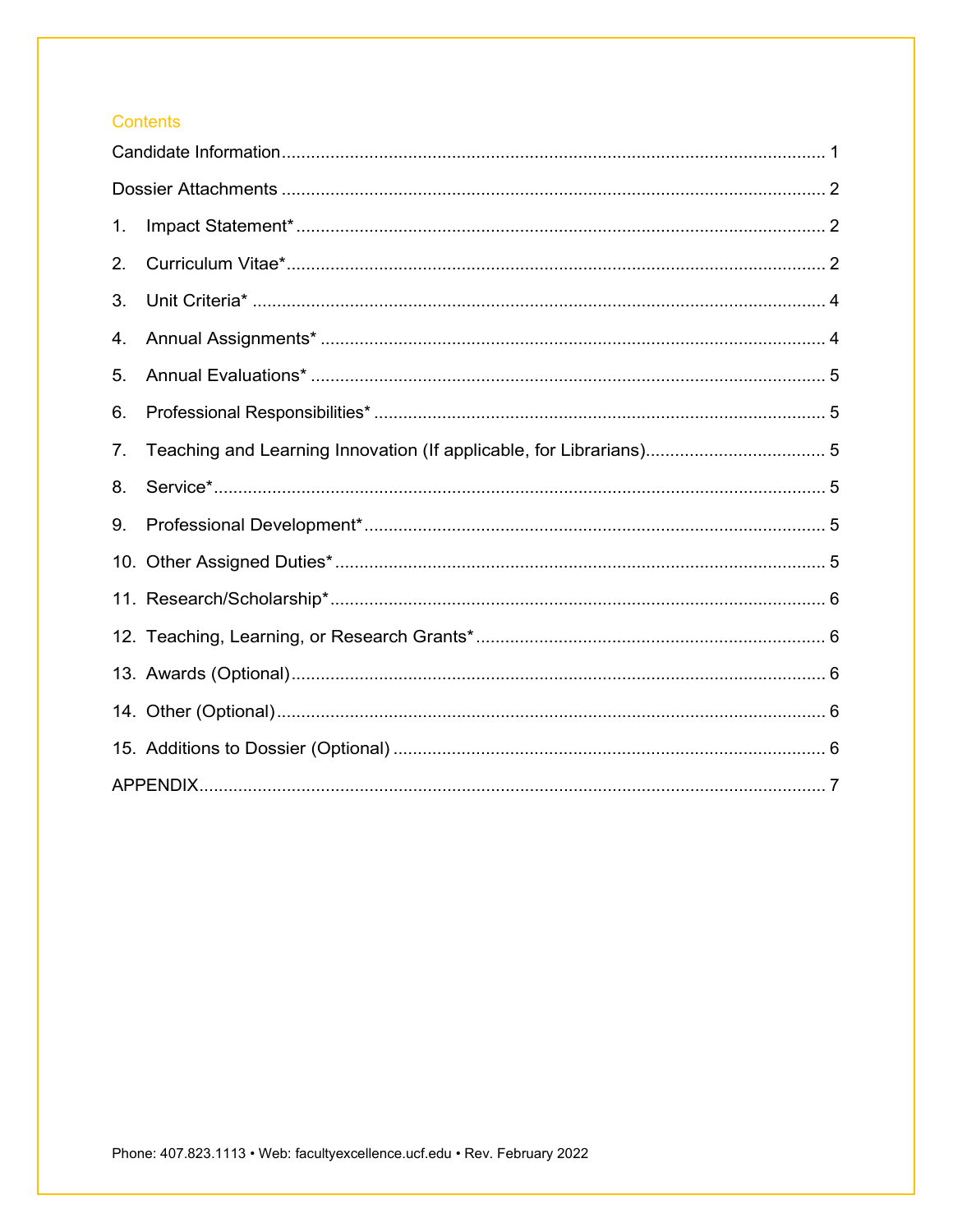## **Important Requirements:**

- Please do not use Adobe Portfolio.
- File size maximum for each individual file upload is 40 MB.
- The filename must be no more than 40 characters, including spaces.
- Recommend naming your file to match attachment name.
- Each item below must be uploaded as one single pdf.
- No changes can be made the original materials once the dossier is submitted, however, additions to your dossier are allowed at any time after submission, up until Provost review process begins.
- Unless otherwise stated, each attachment item below is required. If not applicable, upload a statement saying the item is not applicable.
- Promotion system is accessed through [MyUCF.](https://my.ucf.edu/?shib_logout=done)
- Promotion system Candidate Navigation Manual is located under

## ["Resources.](https://facultyexcellence.ucf.edu/promotion/)"

Starting and Updating Your P&T Dossier is available within ["Video](https://facultyexcellence.ucf.edu/promotion/)"

#### [Tutorials."](https://facultyexcellence.ucf.edu/promotion/)

## <span id="page-2-0"></span>**Candidate Information (Automatically Populated)**

*Note: Candidates must certify contents by selecting corresponding statements for the accuracy of reported assignments, evaluations, and activities.*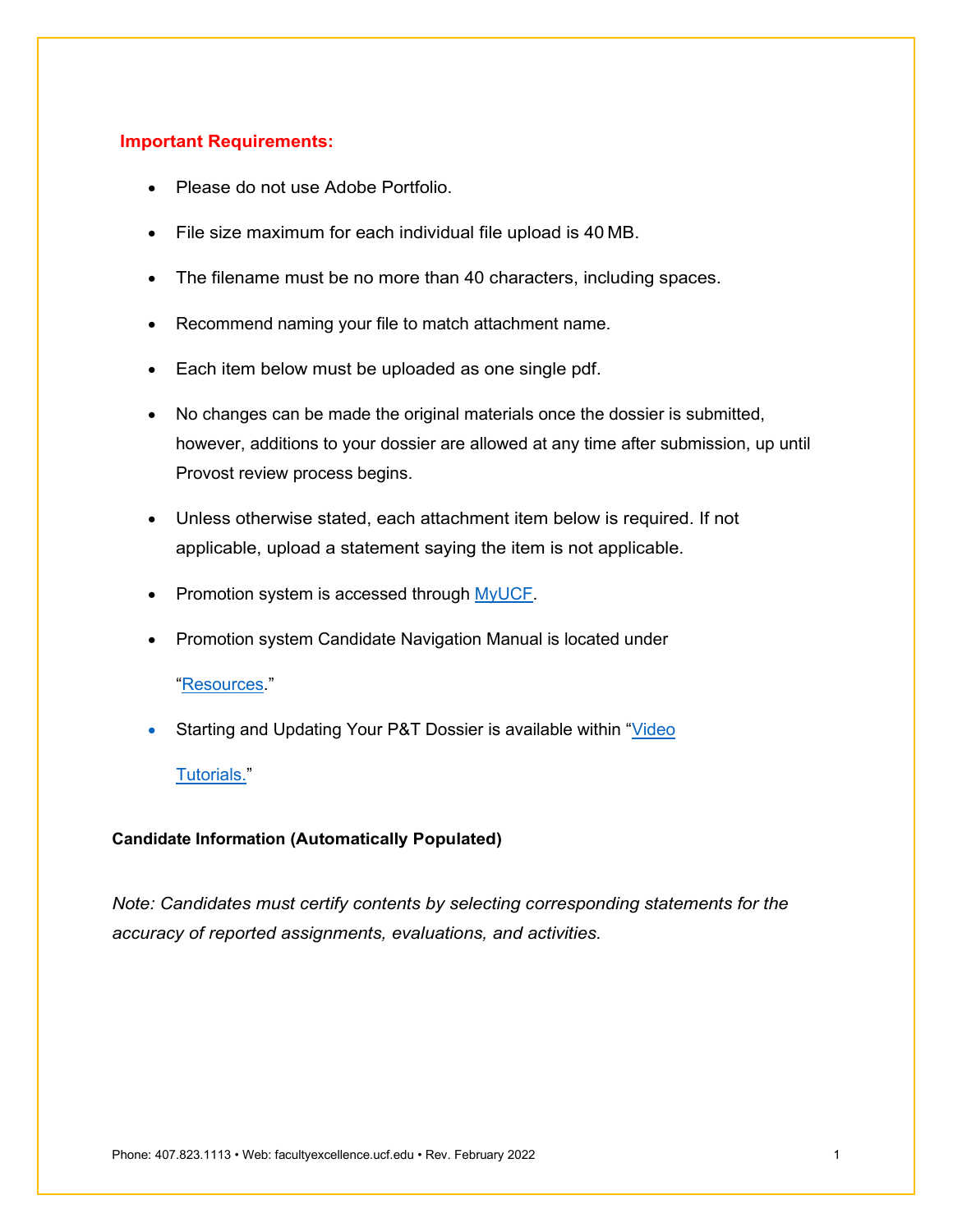# <span id="page-3-0"></span>**Dossier Attachments**

#### <span id="page-3-1"></span>**1. Impact Statement\***

**One-page summary** that highlights major accomplishments, addressing impact, and describing research, scholarly, and assigned responsibilities; service; and other university duties, if applicable. The summary should provide a complete overview of your work since joining UCF.

*Note: Please make sure your statement is clear and concise for reviewers.*

COVID Impact Statements are uploaded within "Other."

## <span id="page-3-2"></span>**2. Curriculum Vitae\***

**Current vita as of the day you submit your dossier.** The vita should be thorough but concise, organized, and complete. Throughout the CV, please spell out acronyms prior to their use. *Candidates are encouraged to work with their unit head on crafting their CV.*

Information that may be important to consider including in your CV are the following:

#### *Educational background*

#### *Employment history/Professional responsibility*

Examples include caseload assignments, acquisitions, cataloging, circulation, curricular development and related assistance, digital initiatives, special collections, etc.

# *Professional development activities*

Examples include professional development experiences that involved leadership/supervision, certifications awarded, courses completed, degrees awarded, etc.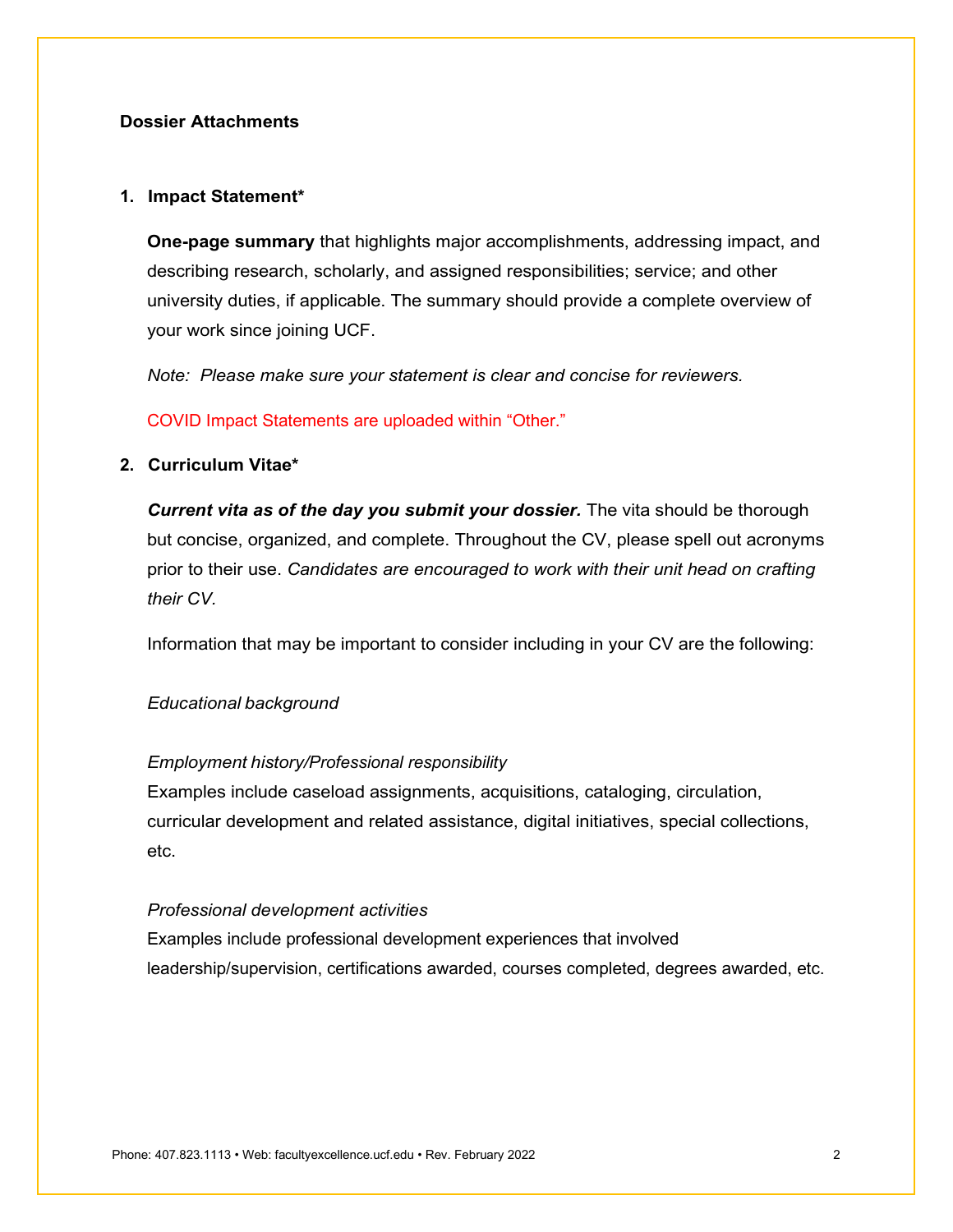#### *Honors and awards*

Separate internal awards and honors (i.e., awarded from UCF, such as incentive and excellence awards) from external awards and honors (e.g., received fromprofessional associations).

For external awards, provide brief details to assist the reviewer in understanding the significance of the honor (e.g., *"Selection for this award is based on level of research productivity, quality of contributions, and sustained performance over a three-year period. One recipient, from a membership base of 10,000 scholars, is selected each year"*).

#### *Publications*

Present in accepted bibliographic style of your academicdiscipline with complete citations.

Include a statement to assist reviewers in understanding the sequence of contributors' names in research and creative works that include multiple authors. For example, "First author and/or corresponding author indicate greatest importance of contribution. Subsequent authors are based on level of contribution with second author providing a higher level of contribution than the third author."

#### Acceptance Rate of Journals

Publications should be organized by category of work (e.g., refereed publications, nonrefereed publications, books, proceedings, reviews, notes, letters), thensorted by date of publication beginning with the most recentwork.

List refereed or peer-reviewed publications separately from non-refereed publications. Specify work that is accepted and in press, with estimated date ofpublication. Denote student authors by asterisk, underline, or some other differentiation.

## *Awarded contracts and grants (if applicable)*

Include source of grant, your role (e.g., PI, Co-PI, senior personnel), your percentage of credit (not IDC) assigned within UCF, funded amount of the grant or contract, and timeframe of funding distribution.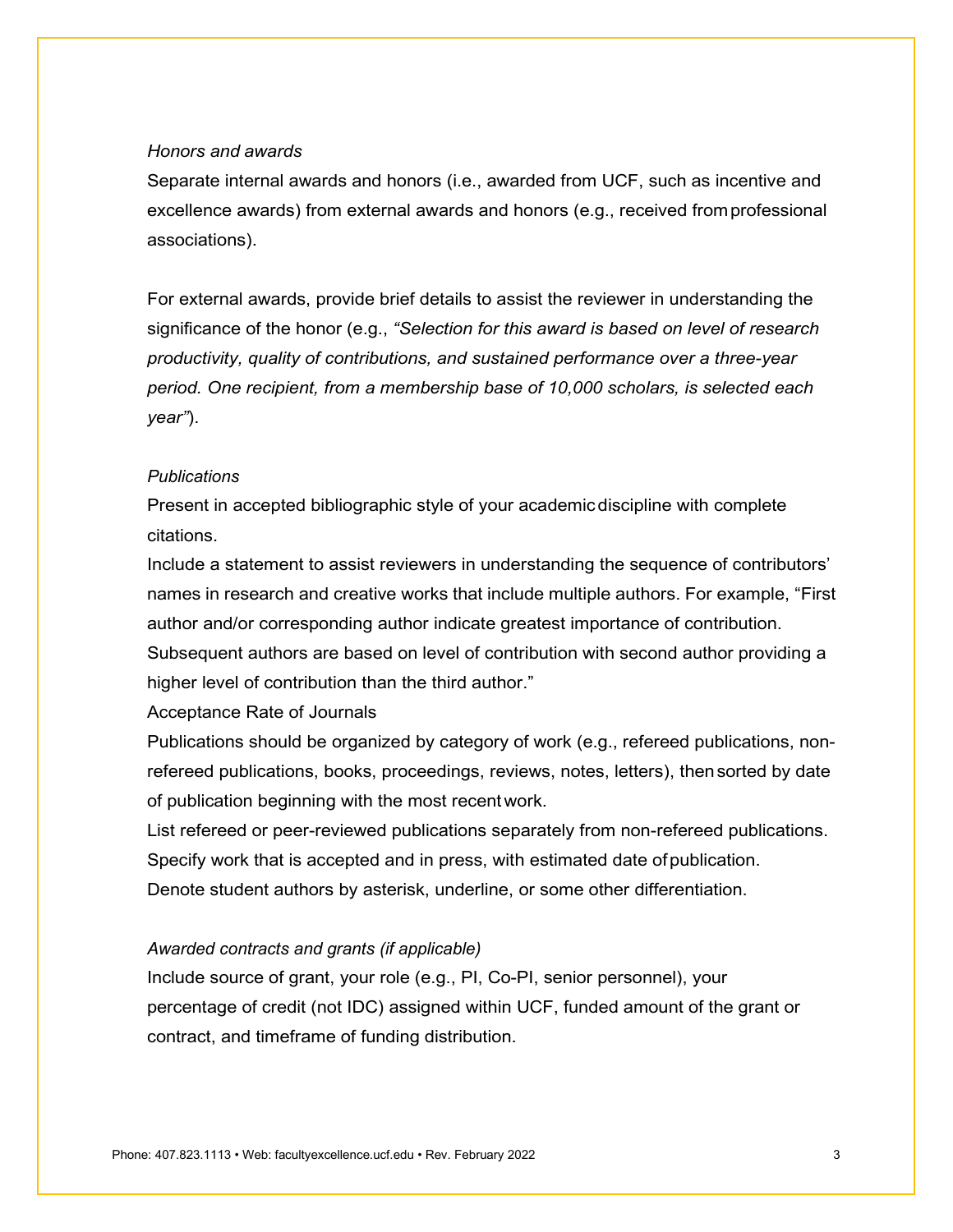#### *Presentations*

Separate presentations by type (e.g., invited, international, national, regional, state).

## *Conferences attended*

Separate conferences attended by type (e.g., internal to UCF, regional, national, international)

## *Teaching activity*

If applicable, list of courses taught and additional information that may help contextualize your instructional activity (e.g., formats taught—online, mixed mode,faceto-face).

Development of webinars, face-to-face workshops, independent instruction

*Other teaching and instructional activity as appropriate.*

#### *Service activity*

Unit, division, professional, university, and community service.

*Other information as applicable to your discipline.*

# <span id="page-5-0"></span>**3. Unit Criteria\***

Approved criteria are available [here.](https://facultyexcellence.ucf.edu/promotion/criteria/)

**Note:** If you do not have approved unit criteria, please upload a blank page indicating N/A.

#### <span id="page-5-1"></span>**4. Annual Assignments\***

A table that lists annual assignments by year for all categories for which you had assigned duties (e.g., professional responsibilities, scholarship and professional development, service) followed by the past five years (or since arriving at UCF, if less than five years) of your UCF annual assignments. *See appendix for example.*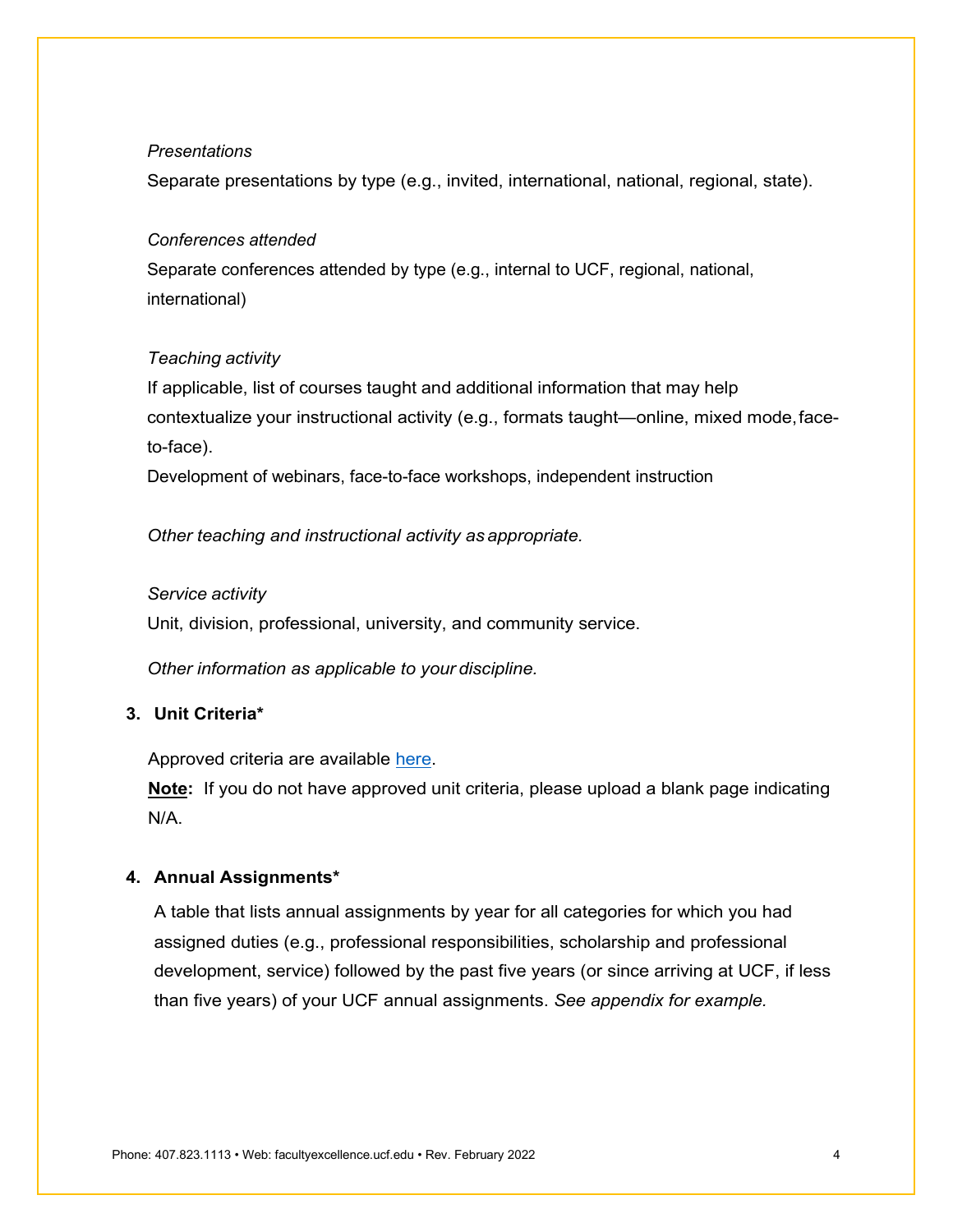## <span id="page-6-0"></span>**5. Annual Evaluations\***

A table that provides, by year, the overall rating (e.g., outstanding, above satisfactory, etc.) for all categories for which you were rated (e.g., professional responsibilities, scholarship and professional development, service) followed by the past five years, (or since arriving at UCF, if less than five years) of your UCF annual evaluations. *See appendix for example.*

## <span id="page-6-1"></span>**6. Professional Responsibilities**\*

**One-page summary** of the impact your assigned instructional design or librarianship professional responsibilities had on the mission of the university accompanied by relevant supporting materials, e.g., number of faculty assigned as caseload, administrative responsibilities, special projects.

## <span id="page-6-2"></span>**7. Teaching and Learning Innovation (If applicable, for Librarians)**

**One-page summary** statement identifying the impact your assistance or instruction had on teaching and learning innovations, accompanied by relevant supporting materials (e.g., activity supporting faculty in instructional development, how your instruction had an impact on the delivered course).

# <span id="page-6-3"></span>**8. Service\***

**One-page summary** statement of your service activities to the division, unit, university, profession, and community, accompanied by relevant supporting materials.

## <span id="page-6-4"></span>**9. Professional Development\***

**One-page summary** statement of your professional development for the last five years, accompanied by relevant supporting materials.

#### <span id="page-6-5"></span>**10. Other Assigned Duties\***

**One-page summary** statement of other assigned duties (e.g., an administrative assignment), if applicable.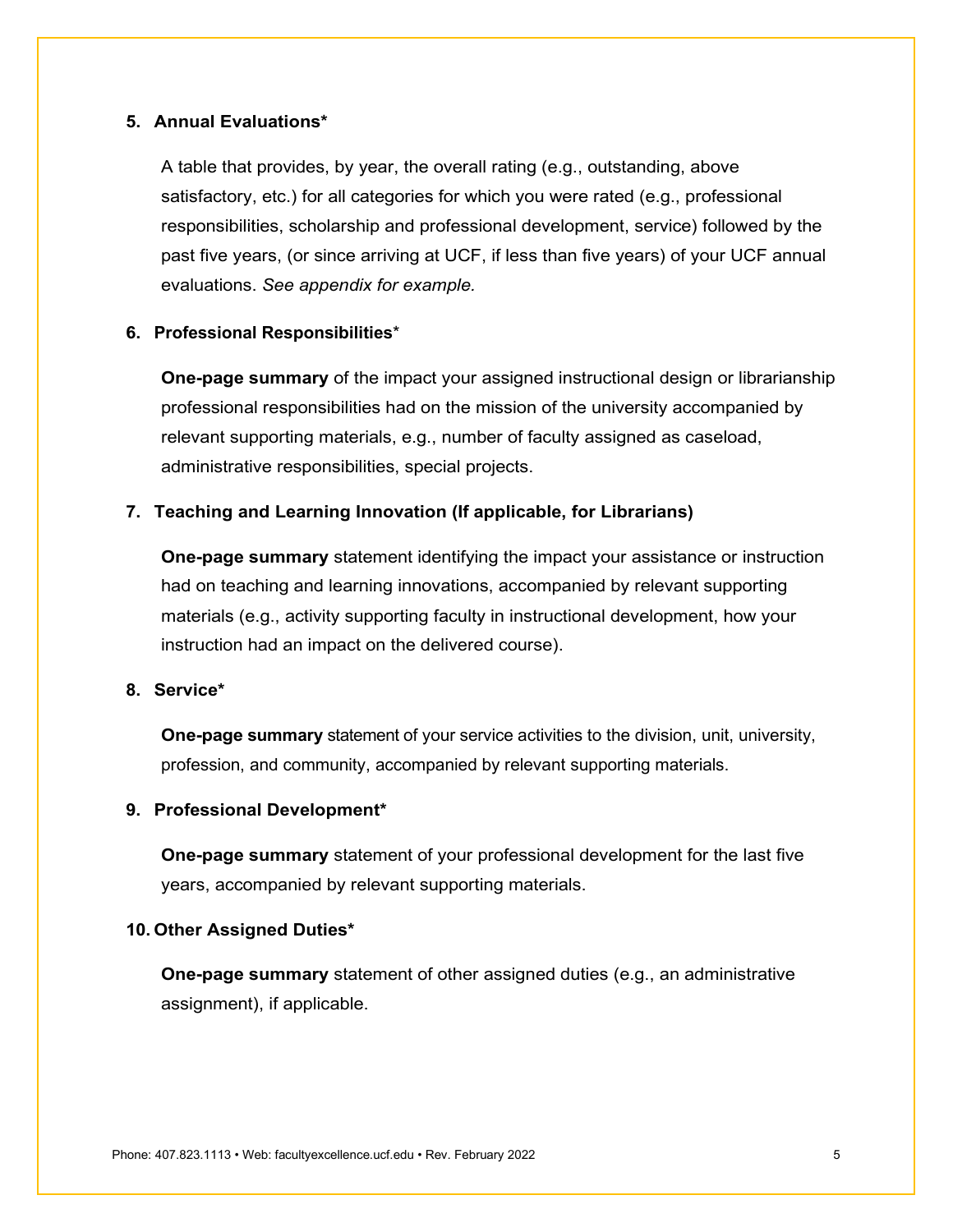#### <span id="page-7-0"></span>**11. Research/Scholarship\***

**One-page summary** of your research/scholarship accomplishments, if applicable, accompanied by relevant supporting materials.

**Note**: It is not necessary to upload an entire book, article, audio or video recording. You may link to an external source to support your activities (e.g., SoundCloud, YouTube, Vimeo, OneDrive). If you link to an external source, place the link in the pdf document and include the following statement for reviewers: "Please copy and paste each link into your web browser to view the external source."

## <span id="page-7-1"></span>**12. Teaching, Learning, or Research Grants\***

**One-page summary** of any grants, if applicable, accompanied by relevant supporting materials.

**Note:** If you do not have grants to report, please upload a blank page indicating N/A.

## <span id="page-7-2"></span>**13. Awards (Optional)**

#### <span id="page-7-3"></span>**14. Other (Optional)**

**One-page summary** statement (e.g., COVID Impact Statement) of other information deemed relevant unrelated to attachments 1 (Impact Statement, Required) through 12 (Teaching, Learning, or Research Grants, If Applicable) accompanied by supporting materials, (e.g., news story, media story, "solicited" letters). All solicited letters must be marked as "solicited" at the top of each document prior to uploading.

#### <span id="page-7-4"></span>**15. Additions to Dossier (Optional)**

Use this section to upload each new accomplishment that happens after the dossier has been submitted (e.g., new awards, publications, recent professional recognition, etc.). Additions may be submitted until the Provost (or designee) begins review.